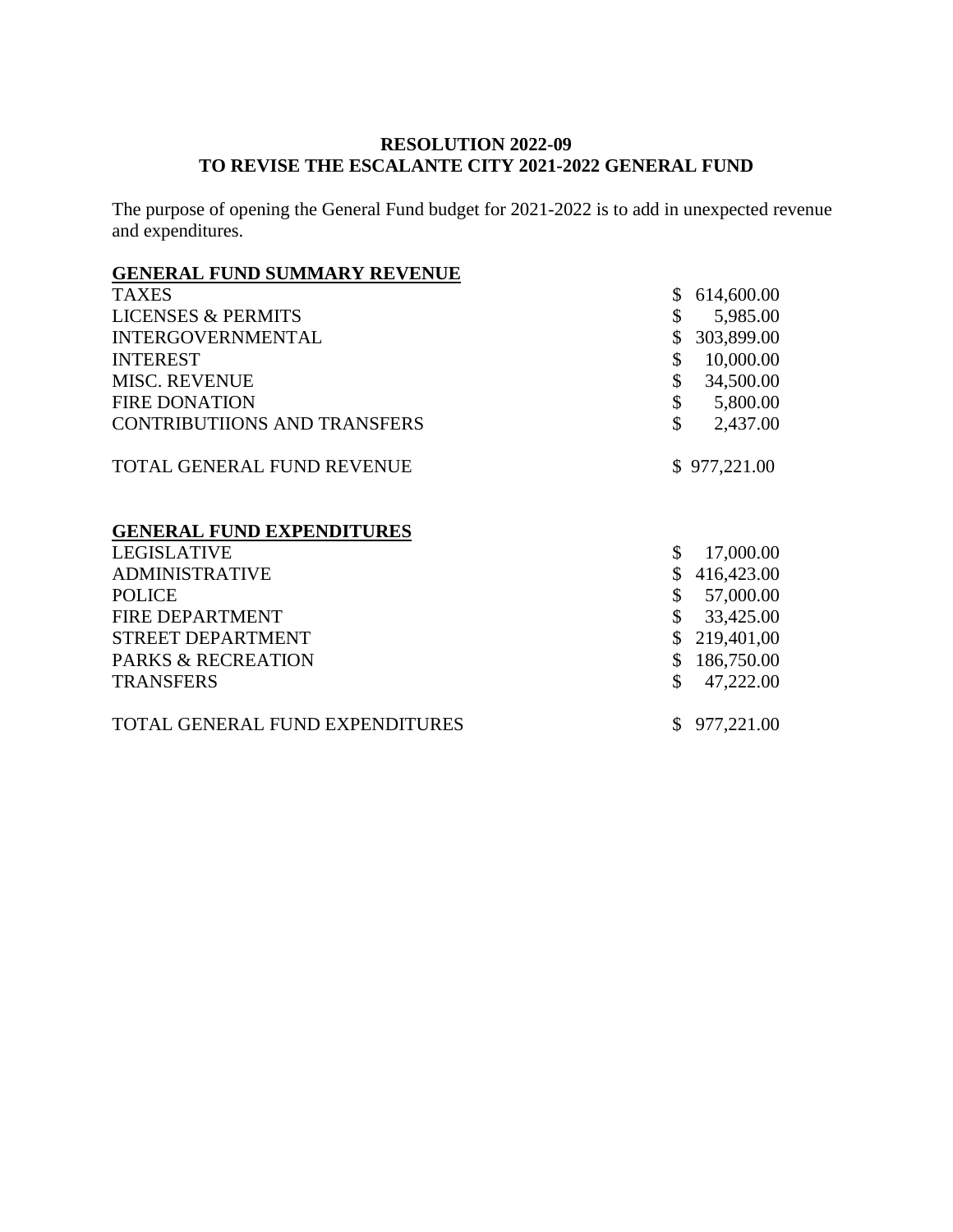### **RESOLUTION 2022-09 TO REVISE THE ESCALANTE CITY 2021-2022 WATER BUDGET**

The purpose of opening the water budget for 2021-2022 is to add in unexpected revenue and expenditures.

# **WATER REVENUE**

| <b>WATER SALES</b>              | \$<br>400,000.00 |
|---------------------------------|------------------|
| <b>PENALTIES</b>                | \$<br>4,000.00   |
| <b>CONNECTION FEES</b>          | \$<br>10,500.00  |
| NON-OPERATING INCOME            | \$<br>126,132.00 |
| <b>WATER EXPENDITURES</b>       |                  |
| <b>SALARIES &amp; WAGES</b>     | \$<br>75,000.00  |
| <b>EMPLOYEE BENEFITS</b>        | \$<br>21,000.00  |
| BOOKS/SUBSCRIPTIONS/MEMBERSHIPS | \$<br>625.00     |
| <b>TRAVEL</b>                   | \$<br>3,000.00   |
| EQUIPMENT/SUPPLIES/MAINTENANCE  | \$<br>60,000.00  |
| <b>UTILITIES</b>                | \$<br>3,400.00   |
| PROFESSIONAL/TECHINICAL SERVICE | 104,966.00       |
| EDUCATION/TRAINING              | \$<br>570.00     |
| <b>DEPRECIATION</b>             | 164,708.00       |
| NON-OPERATING EXPENSE           | \$<br>52,875.00  |
|                                 |                  |